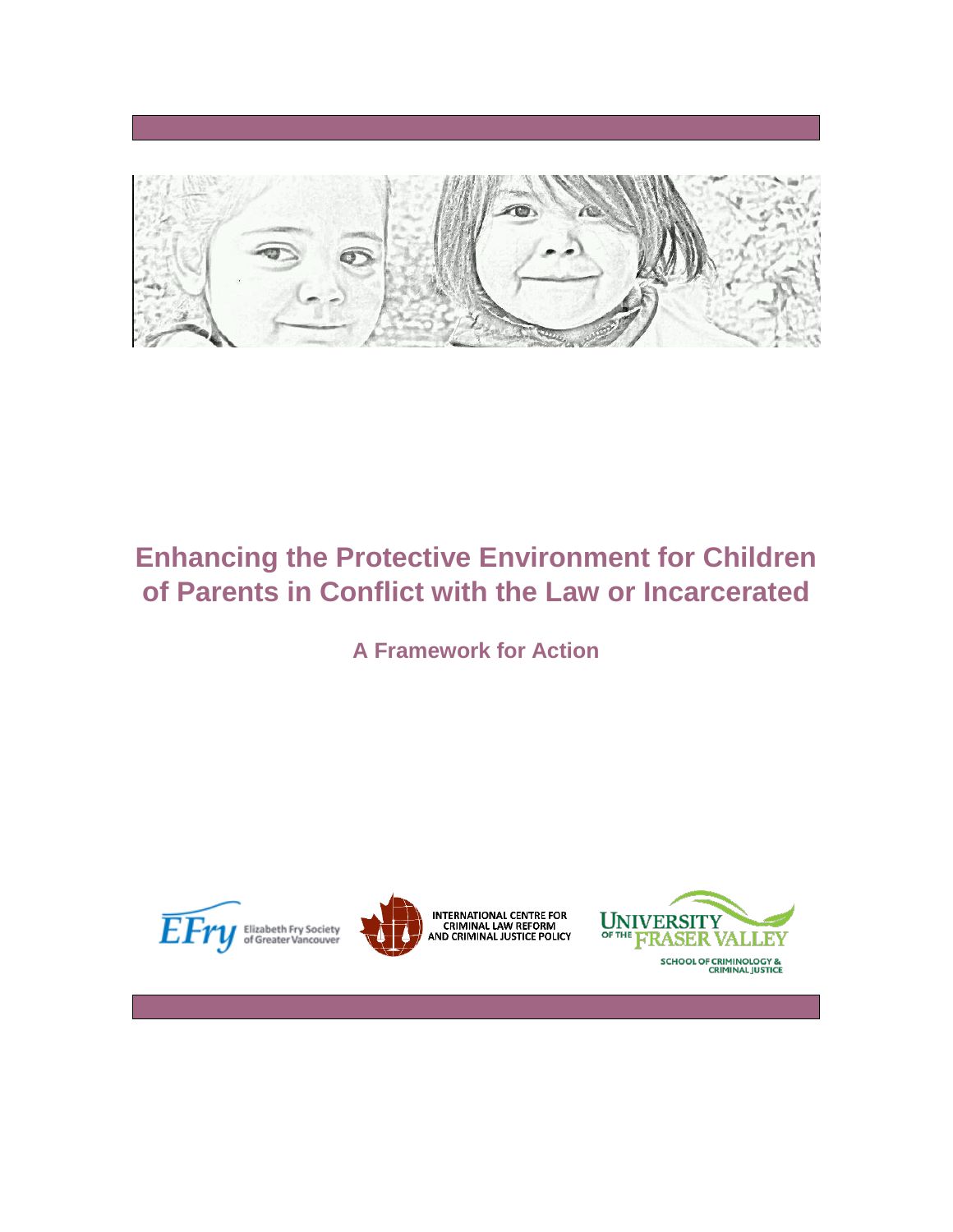

We offer the present framework to help communities and local organizations in contact with children of parents in conflict with the law cooperate with each other and develop a coherent approach to protecting and supporting these children, especially when their parents are imprisoned. Together, they can strengthen the protective environment around these children and help them thrive in spite of the difficult situation they face.

The purpose of the framework is to encourage agencies and organizations (with different remits and responsibilities), local Indigenous leadership and institutions, and all others who need to be engaged in enhancing the protective environment for children to work together towards the same positive familyfocused outcomes for every family affected by the criminal justice system. The framework also encourages greater cooperation between the child protection and the law enforcement and criminal justice systems in support of families. Its objective is to mitigate the impact of criminal sanctions, in particular incarceration, on the children and families of offenders.

As a reference document, the framework may be applied in different ways, for example as a community mobilizing and planning tool, an improvement framework, an audit or assessment tool, or for the development of training programs.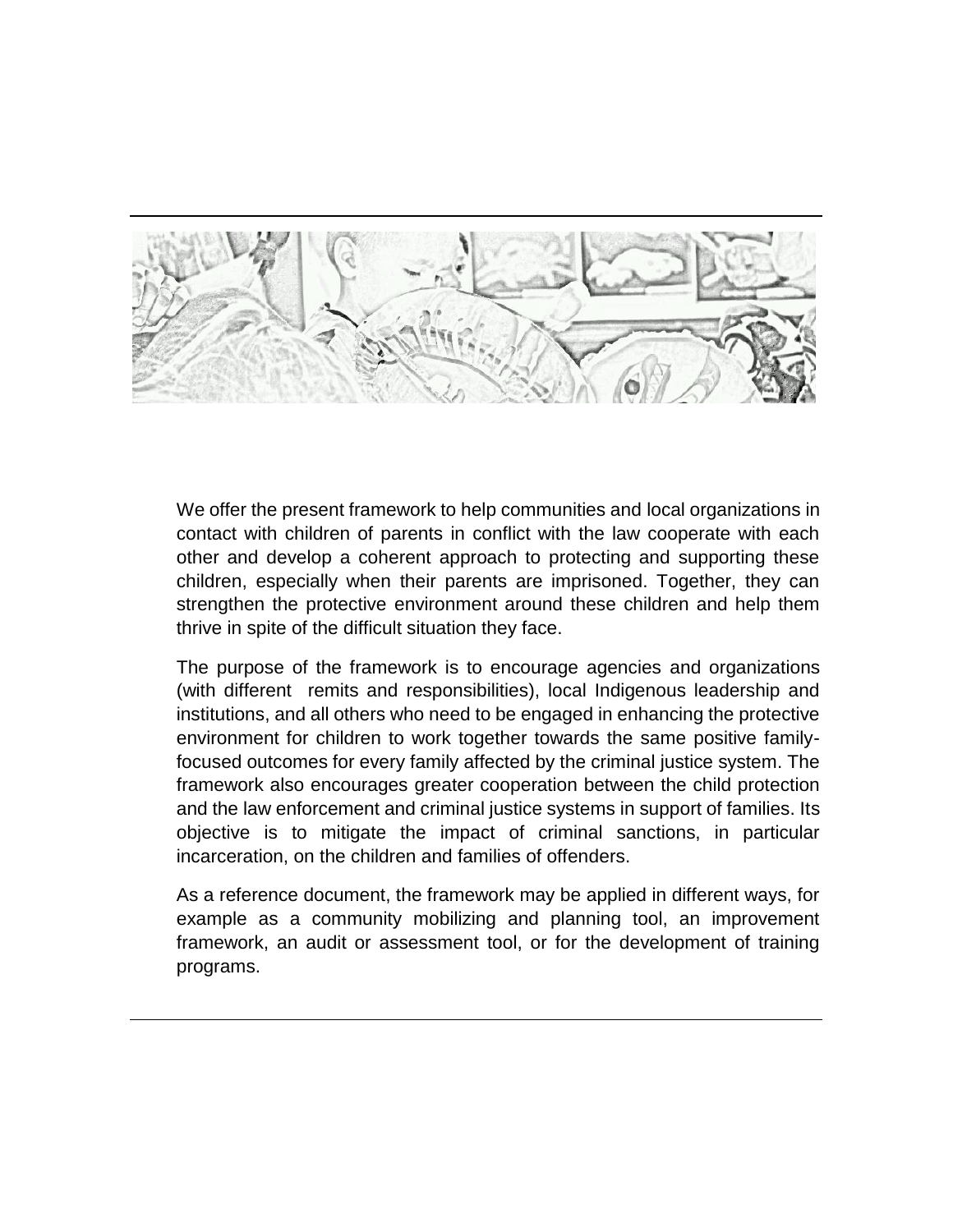

## **Guiding Principles**

 $\overline{a}$ 

The framework is based on the following *guiding principles:* 

*1. The rights of the child and the principle of the best interests of the child must be respected at all times\**

The specific vulnerabilities of children of incarcerated parents must be considered and taken into account. These children have rights and those rights must be protected. Children should not be discriminated against because of the actions of a member of their family or for any other reason. The best interests of the child must be considered explicitly in all decisions that affect these children (Convention on the Rights of the Child, Article 3).<sup>1</sup> These children must be provided with the opportunity for their views to be heard, directly or indirectly, in relation to decisions which may affect them (Article 12).

*2. Children of parents in conflict with the law require special attention*

The children of parents in conflict with the law have the same basic needs as any other child, but they face different challenges due to the situation of their parents and, generally speaking, the negative social reaction to persons in conflict with the law and their families. These children are at risk of being ostracized and stigmatized by people around them, being victimized in various ways, or developing behavioral problems (including finding themselves in conflict with the law). These risks are real and should be kept in mind, but not overly dramatized so as to avoid further stigmatizing children. Most importantly, the needs and circumstances of these children must be taken into account to provide them with opportunities comparable to those of other children and parents.

<sup>1</sup> That principle is recognized in provincial legislation. British Columbia legislation contains references to the criteria to be considered in determining what is in the best interests of the child. The child's needs and circumstances are to be considered in determining the rights of the child (see: *Child, Family and Community Service Act*, R.S.B.C., 1996, c. C-12, s.4; *Adoption Act*, R.S.B.C., 1996, c. C-5, s. 3; *Family Law Act*, S.B.C. 2011, c. C-25, s. 32).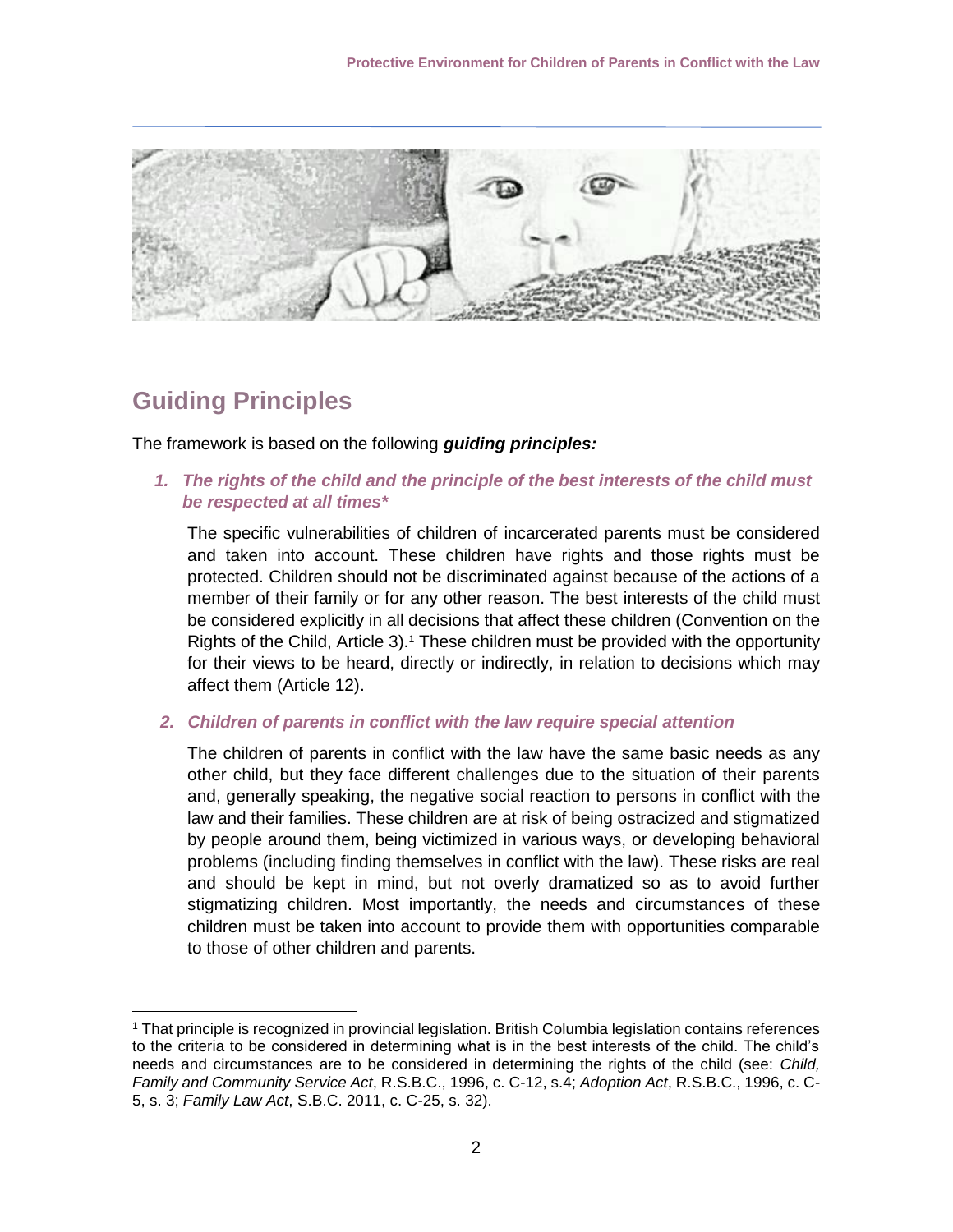#### **3.** *Do no harm*

There is unfortunately a risk in directing attention to the challenges faced by a child/children of parents in conflict with the law that it might contribute to their further stigmatization and isolation. It is very important to intervene "lightly", with proper attention to protecting the privacy of these children, while helping them fight isolation (or worse, association with high-risk groups like a gang). Care must be taken to ensure that no intervention ever contributes directly or indirectly to the stigmatization of these children as "problem children"; they are simply children who need special protection and support. Agency practices should never be detrimental to the physical safety and emotional wellbeing of the children. This requires that a trauma-informed approach be used with children and adults. Situations or processes can raise past experiences of trauma that involved the victimization or potential victimization for both the children and adults.

#### **4.** *The views and voice of the child must be heard*

At all stages of any intervention, children's views should be sought, and children's voices should be heard. Children should be helped to develop a plan for their own care and support. Strategies and processes are required to make sure that children are appropriately informed about what is happening to their parents (when they are separated), and about the decisions that are made that can affect them.

#### *5. The centrality of the role of parents*

Parents play an important role in helping children go through the difficult experience of parental incarceration or conflict with the law. That role, however, is subject to some important caveats relating to the child's safety, wellness, development, etc. It is important to support, as appropriate, the role of the incarcerated parent from the start of detention and after release.

#### **4.** *Cultural sensitivity*

 $\overline{a}$ 

Culture is an important element of a child's development and all interventions must be culturally sensitive and appropriate.

#### **5.** *Importance of traditional Indigenous practices*

When Indigenous children are involved, parents, extended family, Elders, and trusted community members must be involved in guiding service providers, caregivers, and foster parents in the customary laws of the community and traditional Indigenous child rearing practices (including adoption). $2$ 

<sup>2</sup> It is important to ensure that traditional Indigenous child rearing practices (including adoption) are recognized as valid, distinct, and acceptable from the point of view of child protection.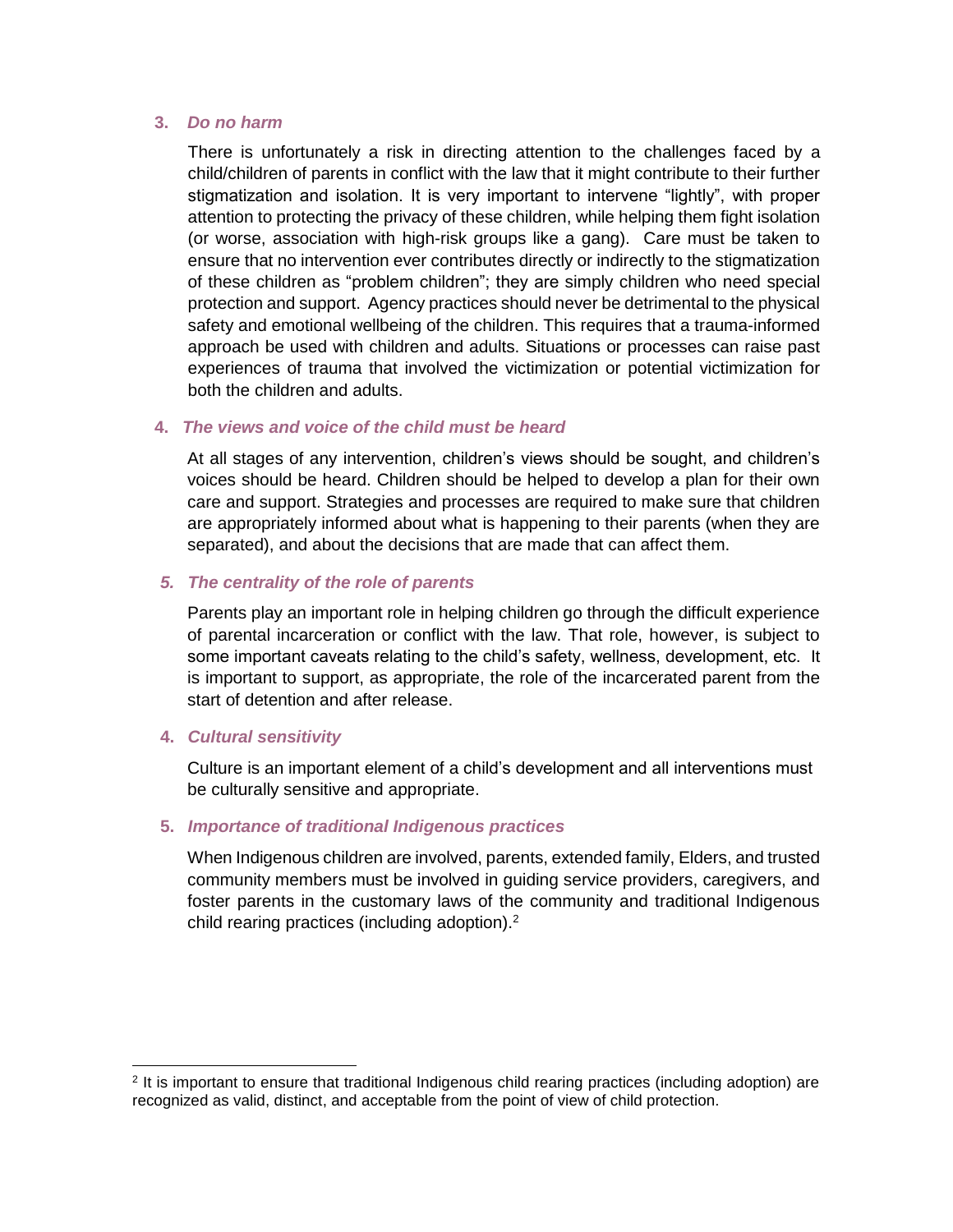### **Practical Measures and Strategies**

1. *Mobilizing the community in order to strengthen the protective environment for the children of incarcerated parents and other parents in conflict with the law*

Everyone in the community who carries a responsibility for the care, education and protection of children (including but not limited to agencies with a formal mandate) must come together to support these children.<sup>3</sup>

#### **2.** *Improving interagency collaboration*

Cooperation among health and child welfare services, the police, correctional officials, officials with responsibility for protecting children and their rights, educational institutions, non-governmental organizations offering support to children and their families, faith-based groups, Indigenous councils, and municipal authorities is required. However, there is no need to "reinvent the wheel". Communities should make the best use of existing resources and coordination mechanisms. They may need to expand participation in these mechanisms in order to include all those who can play a role in helping this particular group of children.

- Make good use of existing coordination mechanisms.
- As necessary, develop interagency protocols or agreements concerning information sharing and case referrals (with adequate protection for privacy and confidentiality).
- Review existing agreements to determine whether they are sufficient to address the situations of children of parents in conflict with the law.

#### **3.** *Improving ways of identifying the children in need of assistance without further stigmatizing them*

Everyone in the community (neighbours, friends of the family, teachers, sports coaches, elders, religious figures, police, etc.) potentially has a role to play in making sure that children affected by their parents' conflict with the law are identified, assisted, and protected. Relying solely on the children to come forward and ask for assistance is not realistic. Relying on the parents to come forward and seek help for their children is not reliable. Parents often fear the intervention of child protection services. In many instances they already have a history of contacts with these services. Finally, relying on the justice system itself to transmit information to child welfare and protection agencies is not sufficient either.

- Proactively seek to identify children in need of assistance, without labelling or stigmatizing them.
- Increase outreach activities to offer support to the children and their caregivers.

 $\overline{a}$ <sup>3</sup> See: Public Safety Canada, "Community Readiness and Mobilization". <https://www.publicsafety.gc.ca/cnt/rsrcs/pblctns/2017-h02-cp/index-en.aspx>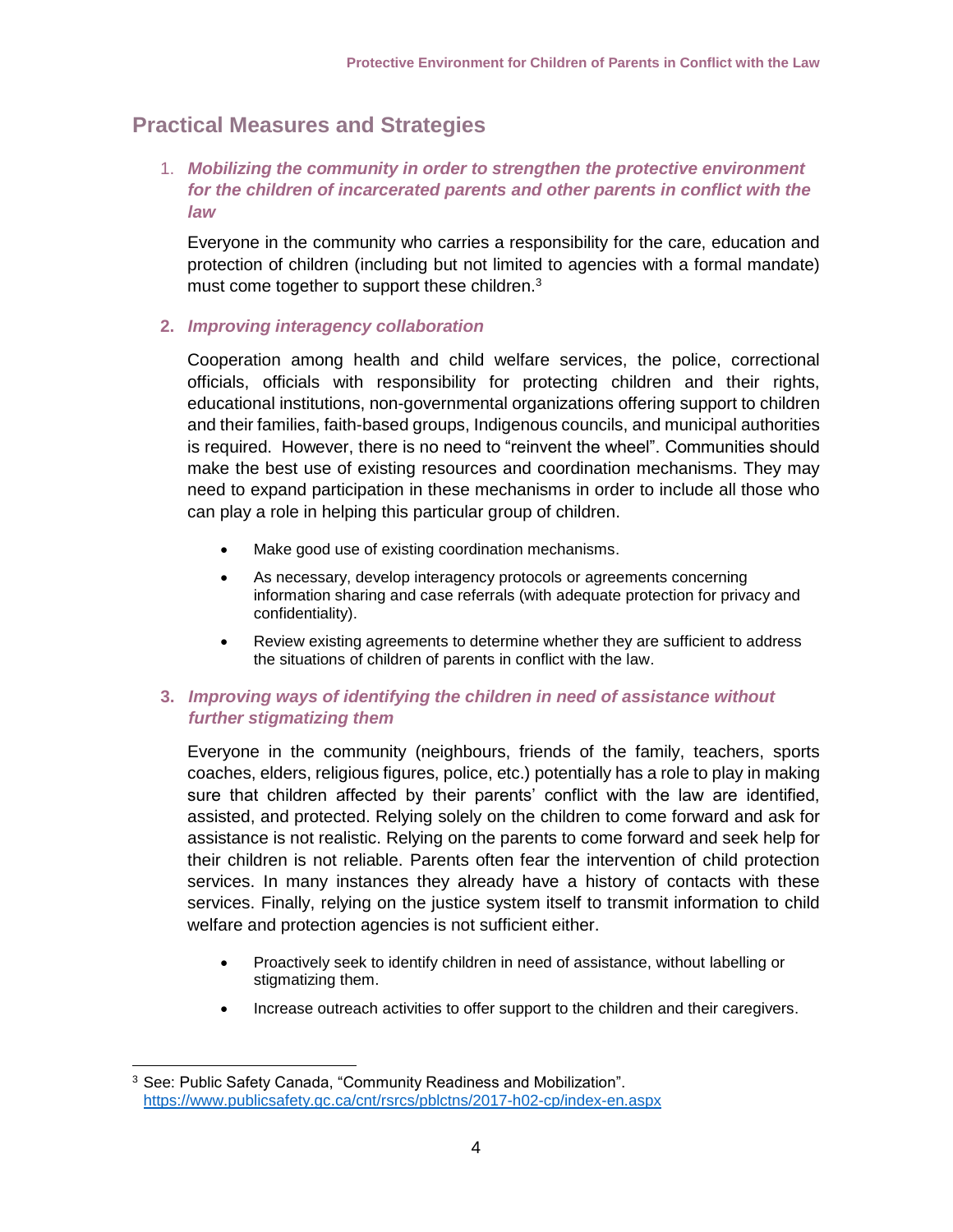- Ensure that people working with or coming in contact with children as part of their professional responsibilities recognize the children's signs of distress, isolation, need for assistance.
- Improve inter-agency sharing of information concerning the children while protecting their privacy and ensuring the confidentiality of that information.
- Ensure that all agencies and organizations have a proactive child protection policy that acknowledges the particular issues and needs of children who have a key relationship with a parent in conflict with the law.

#### **4.** *Improving information exchange among those who can offer support and assistance to the children*

One must attempt to facilitate the exchange of information among those agencies, institutions, and services that are able to offer care and assistance to children of parents in conflict with the law. At the same time, the privacy protection measures guiding information exchange must be respected. In that way, organizations are provided with the mandate and capacity to collaborate and share information to provide a continuum of care to the children and their families.

- Remove obstacles that hinder outreach activities and the identification of children of parents in conflict with the law by those who can offer them support and assistance. This may involve re-examining, in the light of the principle of the best interests of the child, any privacy and confidentiality protection measure or other factors hindering information exchange and collaboration among and between agencies and significant community resources. For example, the *Freedom of Information and Protection of Privacy Act* can be upheld through individuals and families controlling access to and disclosure of personal information through informed consent.
- Develop interagency protocols regarding the sharing of information in order to facilitate supportive interventions, or review existing cooperation protocols.
- Ensure that interagency protocols clearly specify the situations in which a guardian's or a family's permission to share information is not required, for example when there are child and adult protection issues.

#### **5.** *Increasing the support available for children of incarcerated parents*

- Provide children with access to emotional and psychosocial support, including help in dealing with stress, trauma, and feelings of stigma, blame and shame.
- Ensure the children's safety and, if necessary, develop and implement child safety plans<sup>4</sup>; allow the child to stay in his/her home under a "supervision order" with conditions that the parents must follow; and, remove the child if the child safety cannot be ensured. 5
- Improve the children's access to existing programs (sport, recreation, mentoring, etc.).

<sup>4</sup> When a child may be in danger, the Director of Child Protection may enter into a child "safety plan" to protect the child while keeping him/her with their family.

<sup>5</sup> *Plain Language Guide* [\(https://aboriginal.legalaid.bc.ca/resources/pdfs/pubs/Wrapping-Our-Ways-](https://aboriginal.legalaid.bc.ca/resources/pdfs/pubs/Wrapping-Our-Ways-Around-Them-eng.pdf)[Around-Them-eng.pdf\)](https://aboriginal.legalaid.bc.ca/resources/pdfs/pubs/Wrapping-Our-Ways-Around-Them-eng.pdf), Wrapping or Ways Around Them – The CFSA, Aboriginal Communities and Parents.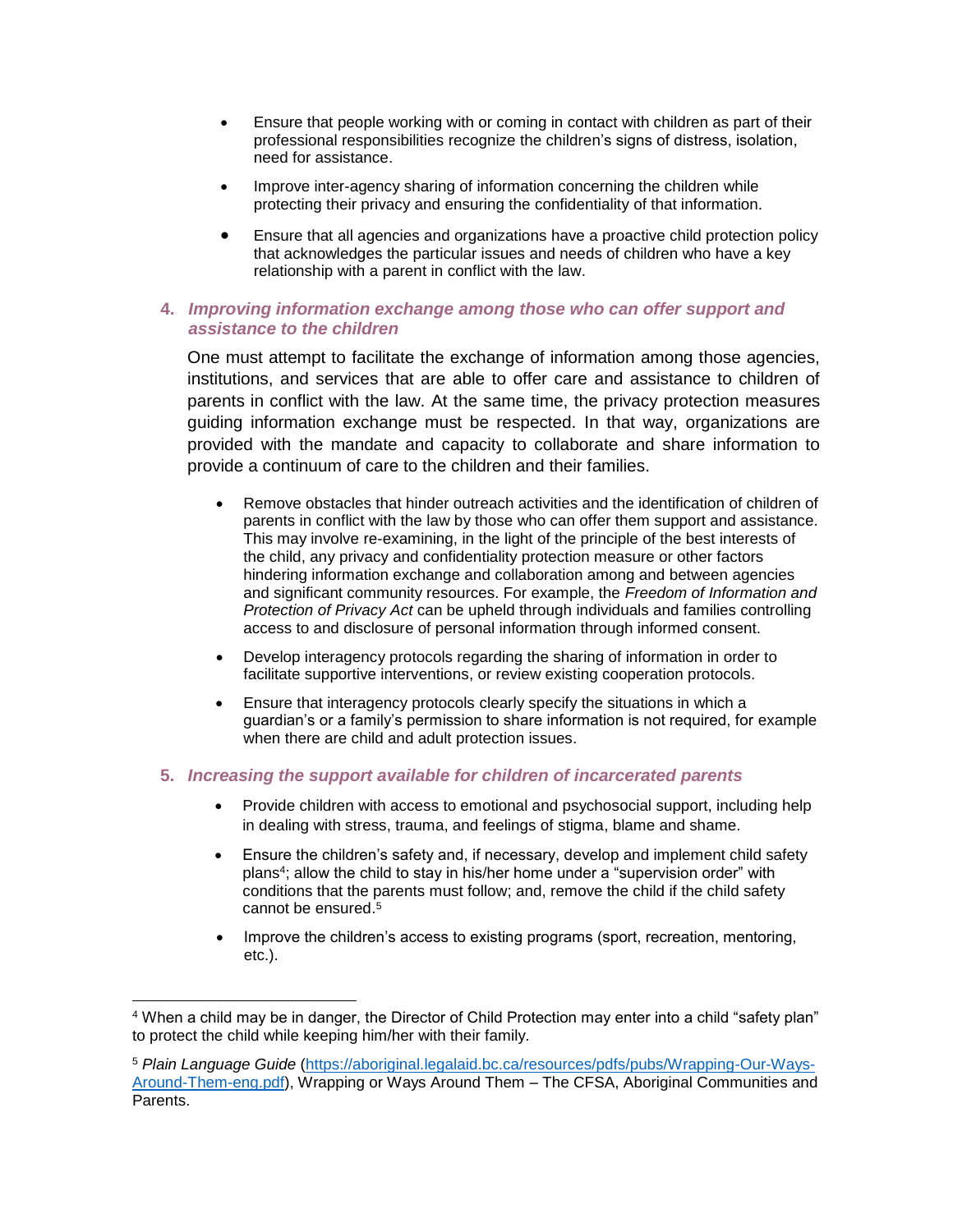- Facilitate the integration of children into a new school or a new community when they have to relocate.
- Help normalize the child's life (increased adult support and conversations, new relationships, activities, etc.).
- Offer support to children who have developed behavioural issues that affect their adaptation in school, participation in sports, or enjoyment of recreational and sport activities.

#### **6.** *Increasing support for the families*

The incarceration of one parent often results in various forms of hardship for the rest of the family, particularly the children. Imprisonment disrupts positive, nurturing relationships between many parents—particularly mothers who are often the sole or primary caregiver—and their children. Children and their families suffer economic strain and instability when a parent is imprisoned. Family members are not guilty of anything. All agencies and services involved with the families should try to mitigate the impact on family members at all stages of the criminal justice system, ensure their rights are upheld, and ensure they are not discriminated against because of the actions of their family member. Supporting the families and strengthening the children's positive family connections are necessary to ensure a healthy child development. Different forms of support are needed. 6

- Encourage the various agencies and services involved with the children to work towards positive family outcomes and to adopt consistent practices in the support of families and positive life outcomes for the children.
- Ensure that families understand the criminal justice process and are aware of the supports available.
- Provide information to families and ensure that the information provided is timely and accurate.
- Encourage and support parents and caregivers to explain procedures, decisions and the truth of the situation to children in an age appropriate manner.
- Ensure that families have access to information and assistance on a range of issues such as housing, benefits and finances, legal issues, health, or childcare.
- Facilitate appropriate contacts between family members and the incarcerated parent.
- Provide guidance to agencies dealing with families of parents in conflict with the law.
- Conduct family impact assessments when new policies and practices are developed that may affect the families of people in conflict with the law.

 $\overline{a}$ 

<sup>6</sup> Framework for the support of families affected by the Criminal Justice System.

[https://www.familiesoutside.org.uk/content/uploads/2016/03/Families-Framework-FINAL-July-2015](https://www.familiesoutside.org.uk/content/uploads/2016/03/Families-Framework-FINAL-July-2015-v3.pdf) [v3.pdf](https://www.familiesoutside.org.uk/content/uploads/2016/03/Families-Framework-FINAL-July-2015-v3.pdf) . For some concrete action suggestions, consult: Reducing re-offending: supporting families, creating better futures: A Framework for improving the local delivery of support for the families of offenders. https://dera.ioe.ac.uk/207/7/reducing-reoffending-supporting-families\_Redacted.pdf.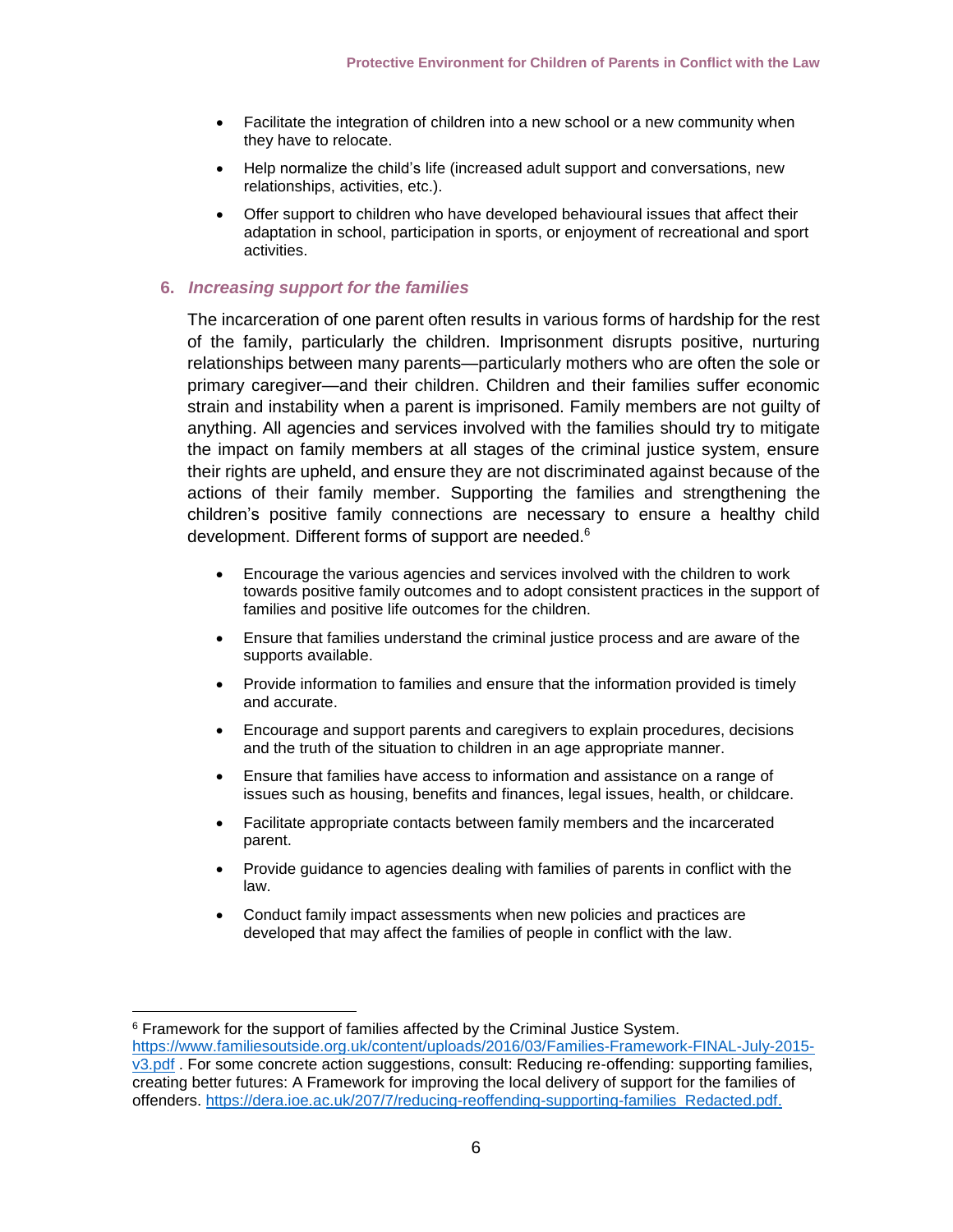• Keep incarcerated parents informed about the situation and well-being of their children and other family members, and support them in managing family concerns as appropriate.

#### **7.** *Increasing support for alternative caregivers*

- Support relatives who are taking care of the children. For example, see the EFry Brochure on "Raising a Relative's Child".<sup>7</sup>
- Support foster parents and work with the agencies responsible for foster care arrangements to provide them with information, resources, and training.

#### **8.** *Helping parents and caregivers deal with family law and other legal issues*

- Provide relevant and accessible legal information to parents.
- Provide legal information to children in an age-sensitive manner.
- Provide timely access to legal assistance (e.g., through legal assistance phoneline, Family Law Centres, etc.).
- Help parents and caregivers deal with child custody and child protection matters.
- Provide legal advocacy for the children and protect their rights in all contacts with the legal system.

#### **9.** *Minimizing the impact of the parents' contacts with the criminal justice system on the children*

Decisions concerning the parent in conflict with the law should, wherever possible, consider whether the parent has dependents or responsibilities for the care of children, whether the offender is a sole or primary caregiver, the age and developmental needs of the children involved, and the best interests of each of the children involved. To that end, a number of measures can be taken at each stage of the criminal justice process.

#### **At the time of arrest**

The arrest of a parent can be a traumatic experience for children. It is almost always very disruptive and stressful for the family. It is important to try to mitigate these effects on the children. Also, temporary care arrangements must be made when the parent is the sole caregiver for the child.

- Try to mitigate the impact that arrest of a parent may have on any child present.
- Wherever possible, carry out the arrest in the absence of the child or, at a minimum, in a child-sensitive manner.
- Inquire, at the time of arrest, about the arrangements made for the children. $8$

<sup>7</sup> <https://elizabethfry.com/wp-content/uploads/2018/12/efs-raising-a-relatives-child-handbook.pdf>

<sup>&</sup>lt;sup>8</sup> The International Association of Chiefs of Police has developed a model policy on Safeguarding Children of Arrested Parents. Keeping in mind the wide range of challenges that law enforcement officers face surrounding the arrest of parents and the corresponding impact on children under their supervision, the Model Policy identifies operational policies and procedures that law enforcement can implement to help mitigate the potential trauma to children during the arrest of a parent,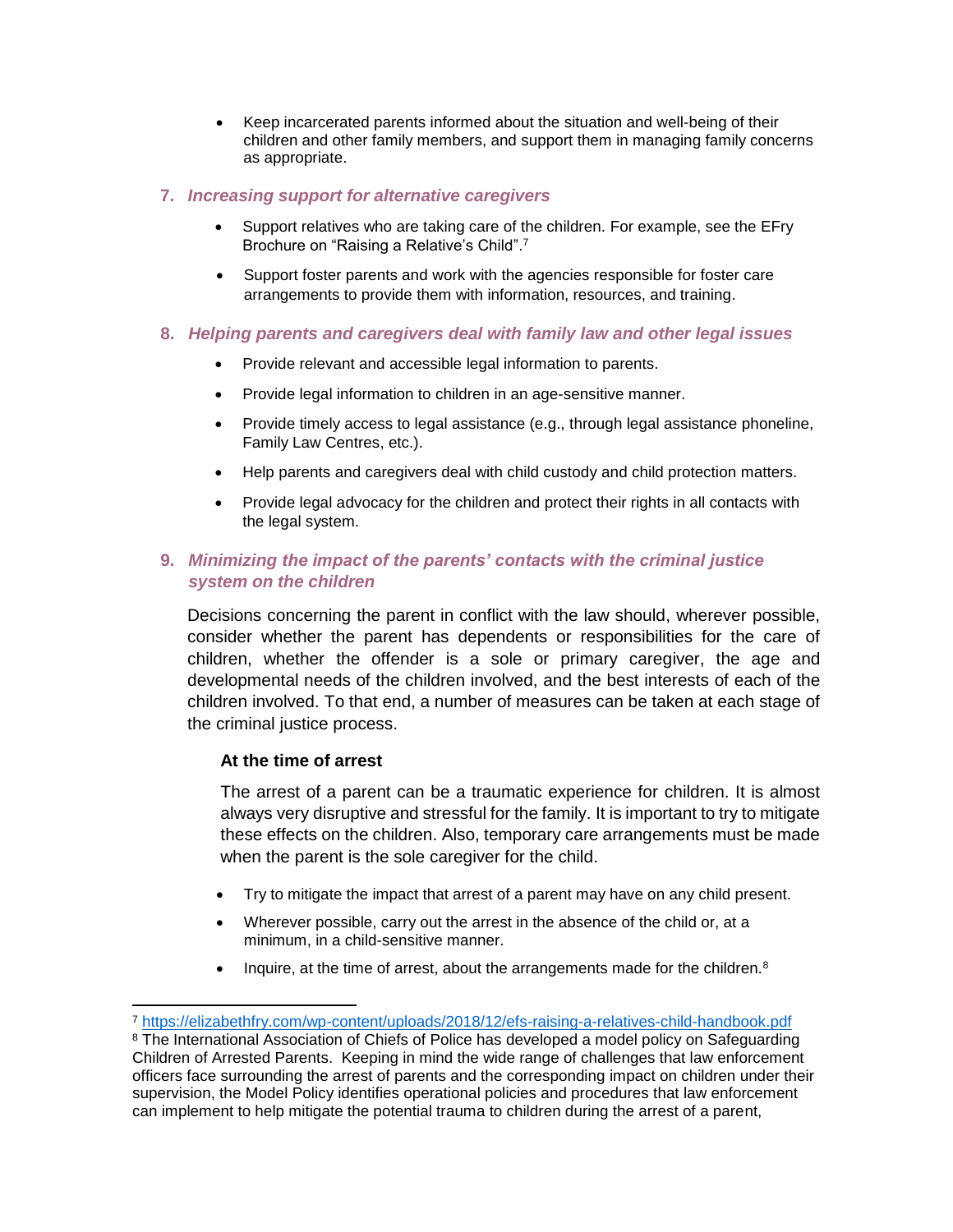- Give the arrested parent who has sole custody of a child a reasonable opportunity to select a caregiver unless the arrest is for child abuse or neglect.
- Work together with local agencies to find appropriate ways to support children and other family members during and after an arrest. For example, prior to a planned arrest, agencies and community resources could be made aware, when appropriate, of any dependent or family members that might be present at the arrest.
- Develop protocols and policies concerning arrests and temporary care of children of the arrested individuals.
- Provide guidance to all concerned agencies and organizations, and their personnel, on how to support children and family members during and after an arrest.

#### **Before trial**

 $\overline{a}$ 

Pre-trial detention of a parent can be very disruptive for the child. It is a stressful time of transition. At the same time, as bail and other pre-trial decisions are being made concerning a parent, one cannot necessarily rely on that individual to disclose their parenting status and the situation of their children. Parents facing imprisonment have difficulties in arranging care for their children. They have limited time and resources to do so They have limited time and resources to do so, and may not want to disclose that they have children because of concern that child welfare authorities will become involved. In some instances, chaotic family circumstances may make it difficult for the parents to make suitable care arrangements for their children, particularly in what may be a crisis situation for the family.

Delays in criminal proceedings (particularly when a parent is remanded in custody) can be disruptive and have a significant impact on a child. Delays can add to the anxiety and fear experienced by the children. Children need help understanding what is happening to their parent and to themselves.

- Ensure that arrest and detainment procedures take into account the responsibility of parents to arrange care for their children in addition to addressing their legal circumstances.
- Ensure that bail and pre-trial detention decisions take into account, as much as is possible, the likely impact of the decision on the family and the children of the accused.
- Ensure that reporting requirements and conditions attached to a bail supervision order take account of, and do not negatively affect, an offender's child caring responsibilities.
- Inform families about the conditions imposed by a bail supervision order.

whether or not they are home at the time. *Safeguarding Children of Arrested Parents*, [http://www.theiacp.org/model-policy/wp-content/uploads/sites/6/2017/07/Safeguarding-Children-of-](http://www.theiacp.org/model-policy/wp-content/uploads/sites/6/2017/07/Safeguarding-Children-of-Arrested-Parents-Final_Web_v3.pdf)[Arrested-Parents-Final\\_Web\\_v3.pdf](http://www.theiacp.org/model-policy/wp-content/uploads/sites/6/2017/07/Safeguarding-Children-of-Arrested-Parents-Final_Web_v3.pdf) . See also: McCormick, A. V, Cohen, I.M., and Ashton, A. (2018). Modifying the 'how' of an arrest: reducing the interacting effects of childhood exposure to intimate partner violence and parental arrest, *Police Practice and Research*, December 2018.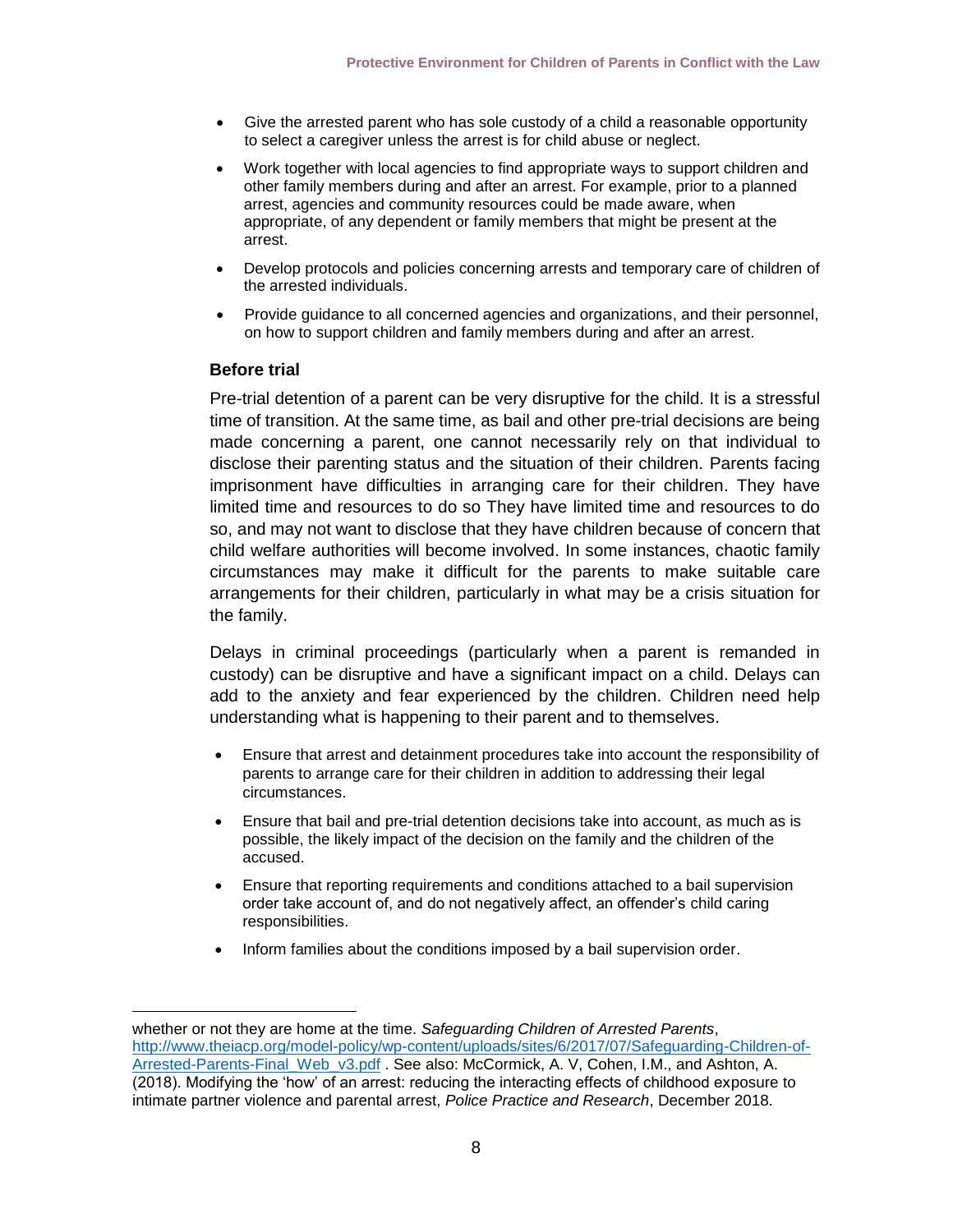- Avoid unnecessary delays in proceedings concerning a parent/parents in pre-trial detention.
- Assist parents facing pre-trial detention in communicating with their family and arranging temporary care for their children.

#### **At the time of sentencing**

The best interests of the child should be considered when dealing with offenders with parental responsibilities. Decision making at the time of sentencing can be improved by ensuring that the impact of the decision on the offenders' children is considered.<sup>9</sup> Minimize children's separation from their parents in conflict with the law by limiting the use of imprisonment whenever possible and appropriate.<sup>10</sup>

- Provide courts with accurate information about an accused's family situation and the potential impact of sentencing and bail decisions on family members, including through a pre-sentence, Gladue or cultural impact assessment report.
- Introduce the use of children/family impact assessments or statements at the time of sentencing.<sup>11</sup>
- Where a custodial sentence is being contemplated, take into consideration the rights and best interests of any affected child and a child's right to have their views considered.
- Use alternatives to detention or community-based sentences, as far as possible and appropriate, especially in the case of a parent who is a primary caregiver.
- Ensure that non-custodial sentences take account of an offender's parental responsibilities.

#### **Imprisonment**

The incarceration of a parent, particularly a mother who is a primary or sole caregiver or who has very young children, can have a very detrimental impact on the child/children.**<sup>12</sup>** Various measures can be taken during incarceration, when appropriate, to help maintain the bond between children and their parent, facilitate

<sup>12</sup> See: *Children on the Edge ; Children affected by maternal imprisonment* 

 $\overline{a}$ <sup>9</sup> The courts should be provided with accurate information about an accused's family situation and the potential impact of sentencing and bail decisions on family members.

 $10$  Millar, H. and Dandurand, Y. (2018). The best Interests of the Child and the Sentencing of Offenders with Parental Responsibilities, *Criminal Law Forum,* 22 (2): 227-277*.*

<sup>11</sup> Information on the children involved (and their family) should be collected as soon as possible and shared (responsibly and confidentially) with those in a position to offer support and assistance. Child and Family Impact assessments should inform all key decisions about the offenders. An assessment of the impact on children should consider financial impact, impact on practicalities such as housing or ability to stay close to family support; and, psychological and emotional impact. These assessments should involve the participation of the children themselves and be guided by the principle of the best interests of the child.

[http://www.womensbreakout.org.uk/wp-content/uploads/downloads/2016/10/Children-on-the-Edge-](http://www.womensbreakout.org.uk/wp-content/uploads/downloads/2016/10/Children-on-the-Edge-Children-affected-by-maternal-imprisonment-final-1.pdf)[Children-affected-by-maternal-imprisonment-final-1.pdf;](http://www.womensbreakout.org.uk/wp-content/uploads/downloads/2016/10/Children-on-the-Edge-Children-affected-by-maternal-imprisonment-final-1.pdf) A Shared Sentence: The devastating toll of parental incarceration on kids, families and communities [http://www.aecf.org/m/resourcedoc/aecf](http://www.aecf.org/m/resourcedoc/aecf-asharedsentence-2016.pdf)[asharedsentence-2016.pdf](http://www.aecf.org/m/resourcedoc/aecf-asharedsentence-2016.pdf)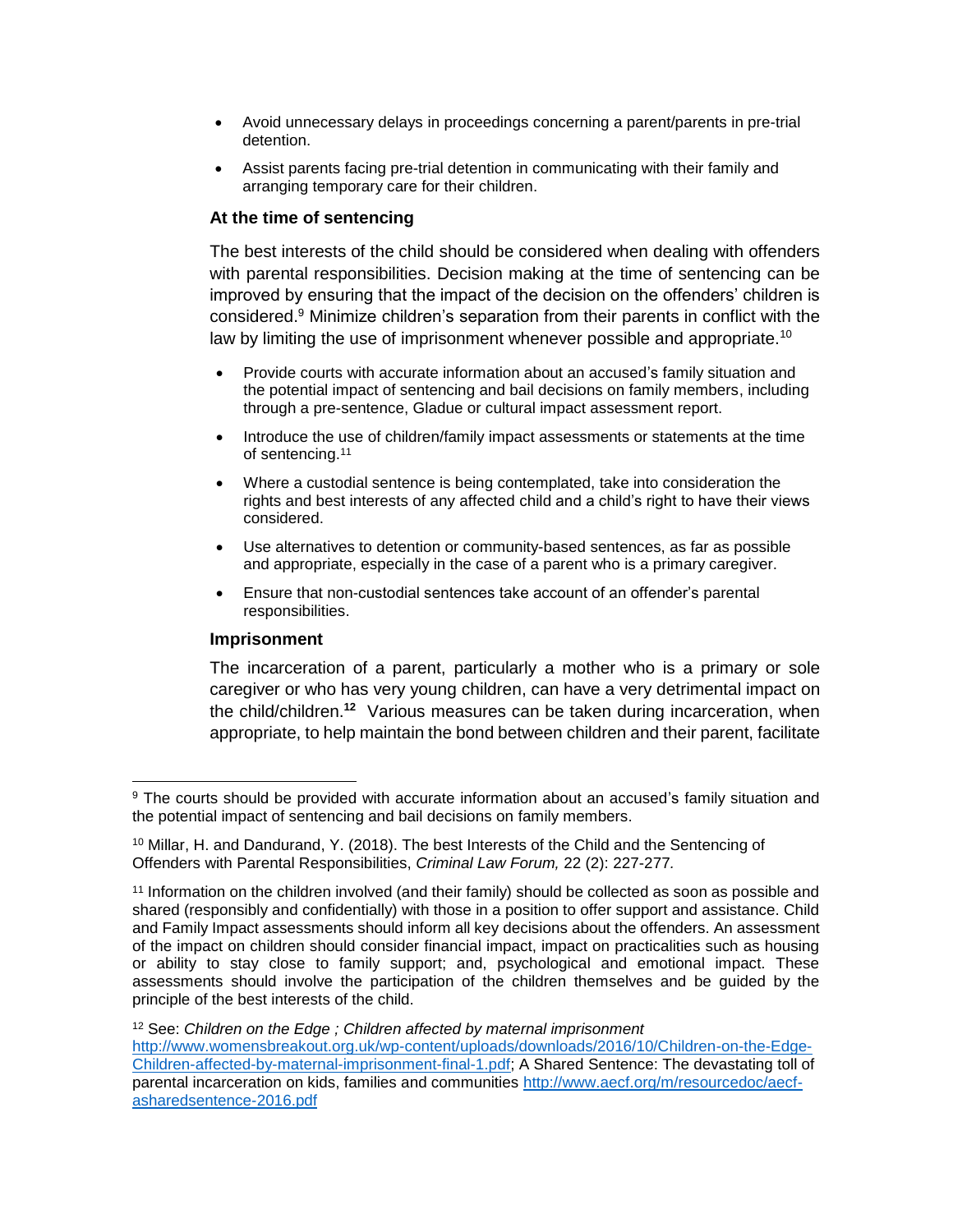contacts between them, and prepare for their eventual reunification. Contact between a child and his or her incarcerated parent can positively impact the child.

- Prior to, or on admission, enable individuals with parental responsibilities to make arrangements for those children, taking into account the best interests of the child**.**
- Ensure that prison administrations collect information at intake and later regarding the children of detainees, keep that information up-to-date, and protect its confidentiality.
- On admission and on a prisoner's transfer, assist prisoners (who wish to do so) to inform their children (and their caregivers) of their imprisonment and whereabouts or ensure that such information is communicated to them.
- Make information available about contact and visiting modalities, procedures and internal rules in a child-friendly manner and in different languages and formats as necessary.
- Give due regard in decisions regarding the transfer of the incarcerated parent to the best interests of the child when considering the rehabilitation purpose of the transfer.
- Enforce restrictions on contact of incarcerated parents in a manner that respects the children's right to maintain contact with their parent.<sup>13</sup>
- Consider significant events in a child's life, such as birthdays, first day of school, graduation, or hospitalization when granting prison leave to parents.
- Ensure that children are allowed to visit an imprisoned parent, when appropriate, as soon as possible following the parents' detention and, on a regular and frequent basis, from then on.
- Organize children's visits so as not to interfere with other elements of the child's life, such as school attendance.
- Allow arrangements for a qualified person to accompany the children during prison visits if the children's caregiver is not available to accompany the child.
- Ensure that the prison visit context is respectful to the child's dignity and right to privacy, including providing child-friendly spaces when possible, facilitating access and visits for children with special needs, and taking into account the children's developmental needs (physical contact, food, and play).
- Arrange the children's visits in a flexible manner, particularly when the children's parents are imprisoned far away from home.
- Use information and communication technology (e.g., video-conferencing, mobile and other telephone systems, internet, including webcam and chat functions), when a family is unable to visit regularly, to facilitate communications between parents and children. 14

<sup>&</sup>lt;sup>13</sup> Restrictions on contacts between prisoners and their children shall be implemented only exceptionally, for the shortest period possible, in order to alleviate the negative impact the restriction might have on children and to protect their right to an emotional and continuing bond with their imprisoned parent.

<sup>14</sup> These means of communication should be used to augment and not replace face-to-face contacts between children and their imprisoned parent unless physical visitation is not possible due to the distances and/or costs involved.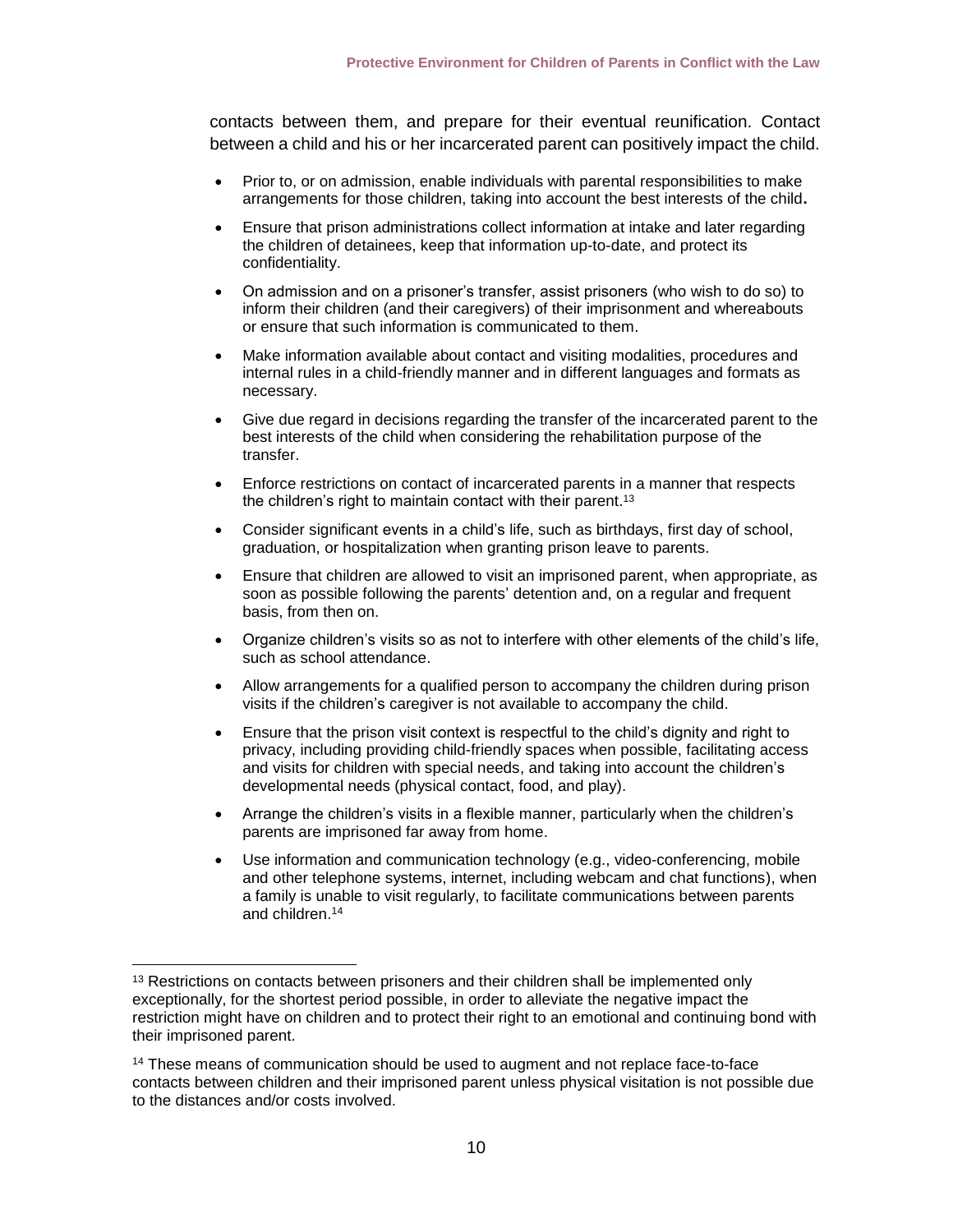- Assist imprisoned parents with the costs of communicating with their children if their means do not allow it.
- Facilitate imprisoned parents' participation in the parenting of their children, including communicating with school, health and welfare services and taking decisions in this respect, except in cases where it is not in the child's best interests.
- Facilitate home leaves for the parents, in particular during the period before their release in order to provide opportunities for them to prepare for fully resuming their parental role and its responsibilities on release, when appropriate.
- Offer programs to incarcerated parents that support and develop a positive childparent relationship.

#### **Social reintegration of incarcerated parents**

- Support the parents' reintegration after incarceration (reintegration planning, housing at point of release, access to financial assistance, etc.) and provide support for family issues.
- Involve children's families and caregivers in the planning of the parent's release and return to the community.
- Work collaboratively with families to ensure a smooth transition of the incarcerated parent from custody to the community.
- Expand family contacts and increase family involvement in preparation for the parents' release. Design and implement pre- and post-release reintegration programs that take into account the specific needs of individuals resuming their parental role in the community.
- Ensure that decisions regarding early release of incarcerated parents take into account their parental responsibilities, as well as their specific family reintegration needs and issues.

#### **10.** *Empowering community members through training on the use of the principle of natural justice and the safeguards of administrative fairness when interacting with government bodies*

Section 7 of the Canadian *Charter of Rights and Freedoms* asserts that "Everyone has the right to life, liberty and security of the person and the right not to be deprived thereof except in accordance with the principles of fundamental justice." The principles of fundamental justice are such that the substance of a decision is more likely to be fair if the procedure by which the decision was made has been just. The procedures based on the principle of administrative fairness safeguard individuals in their interactions with the state. These principles stipulate that whenever a person's "rights, privileges or interests" are at stake, there is a duty to act in a procedurally fair manner.

#### **11.** *Providing training for professional staff working with offenders*

Agencies working directly or indirectly with offenders and their children/families should receive training to ensure that children affected by their parents' conflict with the law are treated sensitively and that assistance is provided to the children, the offenders, and their family to develop or maintain healthy relationships.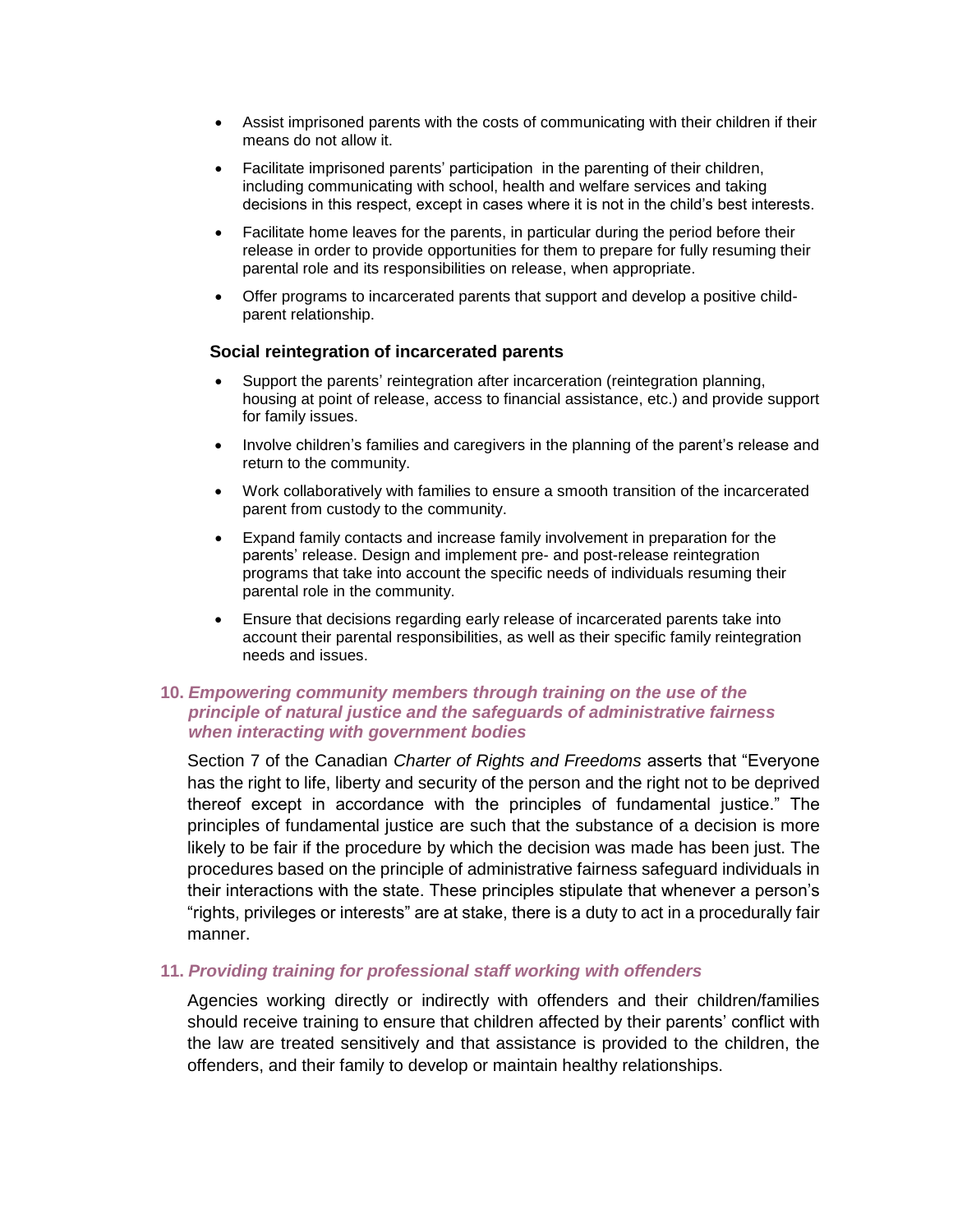- Provide training on child-related policies, practices and procedures, for all correctional staff in contact with children and their parents serving a prison sentence and/or a community-based sentence.
- Provide training for organization staff who come into contact with children and their imprisoned parents in areas such as the children's needs and rights, the impact of imprisonment on the children, or how to support imprisoned parents, their children and their families.

#### **12.** *Committing to a culturally sensitive approach, including respect for Indigenous values and traditions*

- Support the development of systems, standards and practices that respect and reflect the pivotal place that culture, tradition, values, language and identity play in the lives of children.
- Help children build connection to community, culture, group, clan, and extended family when those relationships have been damaged.
- Engage community resources without a formal mandate to support the children and their families.<sup>15</sup>
- Help Indigenous children and heal families by helping children preserve their aboriginal identity.
- Keep Indigenous children connected to their land, languages and culture.
- Make use of Indigenous decision-making process.
- Work closely with Indigenous communities to identify ways to protect children of parents in conflict with the law without removing them from the family or the community, and find homes within the children's extended family or community.

#### **13.** *Working with the media and with public opinion*

• Provide the public, through the media and other means, with reliable and up-to-date data and good practice examples to increase their awareness regarding the children affected by parental imprisonment and their needs, and to prevent stereotyping and stigmatizing children with imprisoned parents.

#### **14.** *Ensuring adequate funding*

• Provide sufficient resources to agencies and organizations to support children with imprisoned parents and their families to enable them to deal effectively with their particular situation and specific needs.

.-.-.-.

<sup>15</sup> *The MCFD Aboriginal Policy and Practice Framework* (Ministry of Children and Family Development, 2015) proposes a "pathway towards restorative policy and practices" based on an "understanding of the shared history of collaboration and the attempted destruction of Aboriginal cultures" (p. 6). It includes a formal commitment to "hold esteem, recognition and regard for the knowledge, traditions, distinct cultures, languages and processes of Aboriginal children, youth, families and communities, and to be informed of Aboriginal histories and current experiences" (p. 10). The Framework also promises to promote the "development of systems, standards and practices that respect and reflect the pivotal place of culture, tradition, values, language and identity" (p. 15).